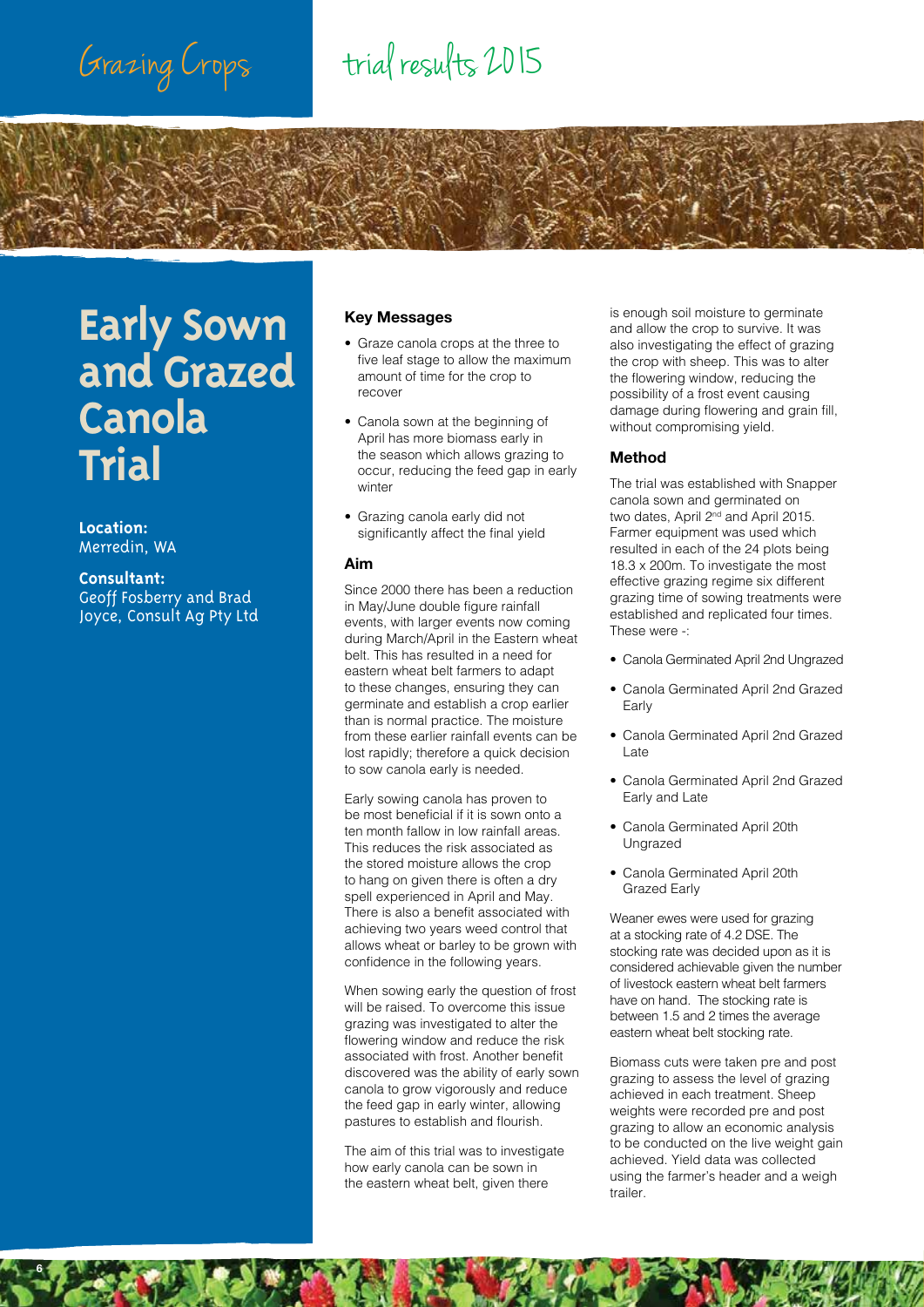

**7**



#### **Rainfall (mm)**

|  | I JAN FEB MAR APR MAY JUN JUL AUG SEP OCT NOV DEC YEAR.I |  |  |  |  |  |
|--|----------------------------------------------------------|--|--|--|--|--|
|  | 4 5 88 19 8 42 63 80 6 6 31 7 359                        |  |  |  |  |  |

#### **Grazing Dates**

#### **Table 1 Grazing period for each treatment**

|                                                   | <b>GRAZING DATES</b>                           | <b>GRAZING DAYS</b> |
|---------------------------------------------------|------------------------------------------------|---------------------|
| Canola Germinated April 2nd Grazed Early          | $29th$ April – $22nd$ May                      | 24                  |
| Canola Germinated April 2nd Grazed Late           | $15th$ June – $6th$ July                       | 21                  |
| Canola Germinated April 2nd Grazed Early and Late | 29th April – 22nd May and 15th June – 22nd May | 45                  |
| Canola Germinated April 20th Grazed Early         | $15th$ June – 22 <sup>nd</sup> May             |                     |

### **Results**

#### *Food on Offer*

Food on offer (FOO) was measured as edible dry matter production and was measured pre and post each of the two grazing periods (Table 1). As shown below the later grazing period had too much initial biomass for the sheep to graze evenly. Therefore they were only able to alter the flowering window in small patches which they grazed heavily.

|                                                   | <b>START</b><br>OF 1ST | <b>END OF 1ST</b> | <b>START</b><br>OF 2ND | <b>END OF 2ND</b> |
|---------------------------------------------------|------------------------|-------------------|------------------------|-------------------|
| <b>TREATMENT</b>                                  | <b>GRAZING</b>         | <b>GRAZING</b>    | <b>GRAZING</b>         | <b>GRAZING</b>    |
| Canola Germinated April 2nd Ungrazed              | 87                     | 373               | 888                    | 1405              |
| Canola Germinated April 2nd Grazed Early          | 87                     | 162               | 787                    | 1313              |
| Canola Germinated April 2nd Grazed Late           | 87                     | 373               | 1242                   | 1805              |
| Canola Germinated April 2nd Grazed Early and Late | 87                     | 191               | 840                    | 1502              |
| Canola Germinated April 20th Ungrazed             |                        |                   | 662                    | 1180              |
| Canola Germinated April 20th Grazed Early         |                        |                   | 662                    | 1368              |
|                                                   | P-values               | <b>LSD</b>        |                        |                   |
| Treatment                                         | 0.003                  | 139.7             |                        |                   |
| Change through time                               | < .001                 | 174.2             |                        |                   |

#### **Table 2 The impact of grazing on Food on Offer measured as kg/ha of dry matter**

#### **Grain Yield**

Time of sowing and grazing only recorded a significant yield loss when the treatment was grazed early and late (Table 1). This period resulted in a total of 45 grazing days and wouldn't be considered farmer practice.